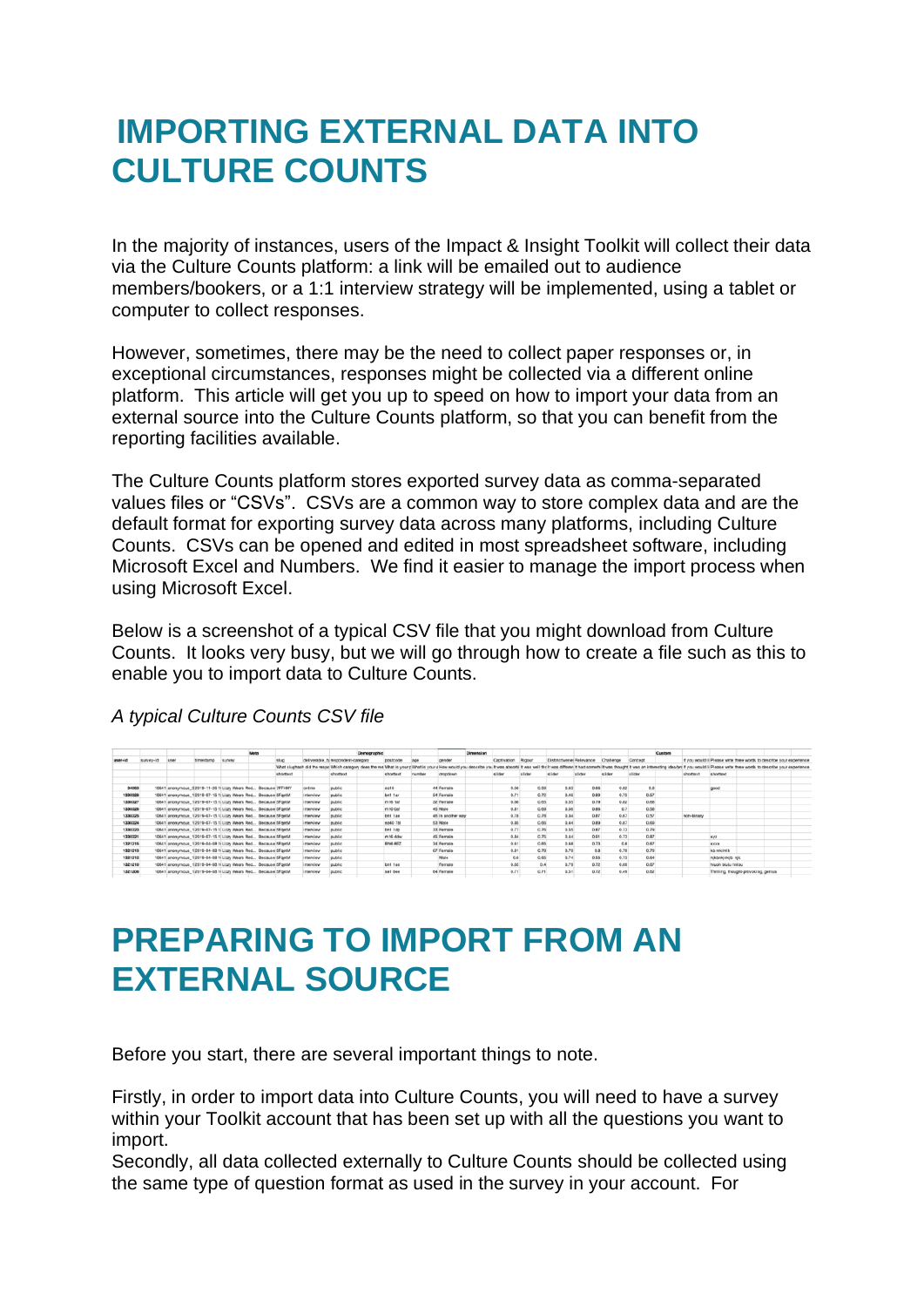example, if your paper survey had a multiple-choice question, this should be reflected in the survey in your Toolkit account. This is critical to ensure the data can be imported correctly, as well as ensuring your data is valid for use in Toolkit reports.

Once you have prepared the survey in Culture Counts that you want to import data to, you will need to:

- 1. Access the Summary page of the survey you're importing into
- 2. Scroll down to 'Data Imports'
- 3. Click 'Download data template'

| Data Imports                                                                                                                                                                                                                                        |
|-----------------------------------------------------------------------------------------------------------------------------------------------------------------------------------------------------------------------------------------------------|
| You haven't imported any data.                                                                                                                                                                                                                      |
| Response data collected using paper surveys or other survey platforms can be imported into Culture Counts.<br>To get started download the data template and use it to prepare your data for upload.<br>Download data template<br><b>Upload data</b> |

The CSV import template is a CSV file containing all the questions included in your Culture Counts survey; this is where you will enter the data you wish to import.It looks slightly different from a normal CSV of survey results in that it also contains a question ID row, which tells Culture Counts which questions it should associate the results with. It also does not include all the metadata that is saved when collected via Culture Counts.

*A typical Culture Counts CSV file*

|                    |           |              |                 |                                                                                                                                | Meta |          |                        | Demographic                                                                                                                                                                                                                    |           |                 |                   | Dimension |                    |             |             |                              |              |              | Custom |            |                                     |                                      |                                                                      |
|--------------------|-----------|--------------|-----------------|--------------------------------------------------------------------------------------------------------------------------------|------|----------|------------------------|--------------------------------------------------------------------------------------------------------------------------------------------------------------------------------------------------------------------------------|-----------|-----------------|-------------------|-----------|--------------------|-------------|-------------|------------------------------|--------------|--------------|--------|------------|-------------------------------------|--------------------------------------|----------------------------------------------------------------------|
| user-id            | survey-id | <b>LISHE</b> | <b>Smestamo</b> | Survey                                                                                                                         |      | stug     |                        | deliverable tylespondent-category                                                                                                                                                                                              | postcode  | 30 <sub>0</sub> | gender            |           | Captivation Rigour |             |             | Distinctivener Relevance     | Challenge    | Concert      |        |            |                                     |                                      | If you would li Please write three words to describe your experience |
|                    |           |              |                 |                                                                                                                                |      |          |                        | What slughash did the reace Which categov does the res What is your c What is your c How would you describe you it was absorbilt was well thiclit was different it had somethilt was thought it was a interesting idealer if y |           |                 |                   |           |                    |             |             |                              |              |              |        |            |                                     |                                      |                                                                      |
|                    |           |              |                 |                                                                                                                                |      | shortext |                        | shortlext                                                                                                                                                                                                                      | shortlest | <b>FAIRING</b>  | dropdown          |           | slider             | slider      | slider      | slider                       | slider       | slider       |        | shortlext  | shortlext                           |                                      |                                                                      |
| 34063              |           |              |                 | 10541 anonymous 32019-11-26 1(Lizzy Wears Red., Because 7FFHHY                                                                 |      |          | online                 | public                                                                                                                                                                                                                         | \$016     |                 | 44 Femala         |           | 0.56               |             | 0.59        | 0.63<br>0.66                 | 0.82         | 0.8          |        |            | good                                |                                      |                                                                      |
| 1333328            |           |              |                 | 10641 anonymous 12019-07-15 1:Lizzy Wears Red Because 5FgetM                                                                   |      |          | interview              | public                                                                                                                                                                                                                         | bet tar   |                 | 54 Female         |           |                    | 0.71        | 0.72        | 0.89<br>0.46                 | 0.73         | 0.57         |        |            |                                     |                                      |                                                                      |
| 1330327            |           |              |                 | 10541 anonymous_12019-07-15 1:Lizy Wears Red Because 5FoetM                                                                    |      |          | Interview              | public                                                                                                                                                                                                                         | m16 1sf   |                 | 32 Female         |           |                    | 0.06        | 0.65        | 0.55<br>0.79                 | 0.82         | 0.68         |        |            |                                     |                                      |                                                                      |
| 1333326            |           |              |                 | 10641 anonymous_12019-07-15 1:Lizzy Wears Red Because 5FortM                                                                   |      |          | Interview              | public                                                                                                                                                                                                                         | rh10 Caf  |                 | 45 Male           |           |                    | 0.81        | 0.69        | 0.56<br>0.86                 | 0.7          | 0.58         |        |            |                                     |                                      |                                                                      |
| 1330325            |           |              |                 | 10541 anonymous_12019-07-15 1:Lizzy Wears Red Because 3FgetM                                                                   |      |          | Interview              | public                                                                                                                                                                                                                         | bn1 1ae   |                 | 45 In another way |           |                    | 0.78        | 0.78        | 0.87<br>0.34                 | 0.67         | 0.57         |        | non-birary |                                     |                                      |                                                                      |
| 1333324            |           |              |                 | 10641 anonymous 12019-07-15 1: Lizzy Wears Red Because SFgetM                                                                  |      |          | Interview              | public                                                                                                                                                                                                                         | no40 7bi  |                 | 53 Main           |           |                    | 0.05        | 0.66        | 0.44<br>0.09                 | 0.87         | 0.09         |        |            |                                     |                                      |                                                                      |
| 1330323            |           |              |                 | 10541 anonymous_12019-07-15 1:Lizzy Wears Red Because 5FgetM                                                                   |      |          | Interview              | public                                                                                                                                                                                                                         | bn1 1dp   |                 | 33 Ferrale        |           | 0.77               |             | 0.76        | 0.87<br>0.55                 | 0.73         | 0.79         |        |            |                                     |                                      |                                                                      |
| 1333321            |           |              |                 | 10541 anonymous_12019-07-15 1: Lizzy Wears Red Because SFgetM                                                                  |      |          | interview              | public                                                                                                                                                                                                                         | m16 4dw   |                 | 45 Female         |           |                    | 0.84        | 0.75        | 0.91<br>0.44                 | 0.73         | 0.87         |        |            | xyz                                 |                                      |                                                                      |
| 1321215            |           |              |                 | 10541 anonymous_12019-04-08 1(Lizzy Wears Red., Because SFortM                                                                 |      |          | <b>Interview</b>       | public                                                                                                                                                                                                                         | BN6 8EZ   |                 | 34 Fernale        |           |                    | 0.61        | 0.65        | 0.68<br>0.73                 | 0.8          | 0.67         |        |            | <b>EXCEN</b>                        |                                      |                                                                      |
| 1321213            |           |              |                 | 10541 anonymous 12019-04-08 1 Lizzy Wears Red Because 5FaetM                                                                   |      |          | interview              | public                                                                                                                                                                                                                         |           |                 | 67 Female<br>Male |           |                    | 0.81        | 0.78        | 0.79<br>0.8                  | 0.79         | 0.79         |        |            | kb mkimik                           |                                      |                                                                      |
| 1321212<br>1321210 |           |              |                 | 10541 anonymous 12019-04-08 1 Lizzy Wears Red., Because 5FortM<br>10641 anonymous 12019-04-08 1 Lizzy Wears Red Because 5FaetM |      |          | interview<br>interview | public<br>public                                                                                                                                                                                                               | bet tax   |                 | Femala            |           |                    | 0.6<br>0.65 | 0.65<br>0.4 | 0.55<br>0.74<br>0.72<br>0.79 | 0.73<br>0.69 | 0.64<br>0.67 |        |            | nikbnkinkib nik<br>Nuoh bisiu hrigu |                                      |                                                                      |
| 1321208            |           |              |                 | 10541 anonymous_12019-04-08 1(Lizy Wears Red Because 5FgetM                                                                    |      |          | Interview              | public                                                                                                                                                                                                                         | se1 6ee   |                 | 64 Female         |           | 0.77               |             | 0.71        | 0.51<br>0.72                 | 0.49         | 0.82         |        |            |                                     | Thrilling, thought-provoking, genius |                                                                      |
|                    |           |              |                 |                                                                                                                                |      |          |                        |                                                                                                                                                                                                                                |           |                 |                   |           |                    |             |             |                              |              |              |        |            |                                     |                                      |                                                                      |
|                    |           |              |                 | These fields are not included in                                                                                               |      |          |                        |                                                                                                                                                                                                                                |           |                 |                   |           |                    |             |             |                              |              |              |        |            |                                     |                                      |                                                                      |
|                    |           |              |                 |                                                                                                                                |      |          |                        |                                                                                                                                                                                                                                |           |                 |                   |           |                    |             |             |                              |              |              |        |            |                                     |                                      |                                                                      |
|                    |           |              |                 | the import template                                                                                                            |      |          |                        |                                                                                                                                                                                                                                |           |                 |                   |           |                    |             |             |                              |              |              |        |            |                                     |                                      |                                                                      |

#### *An import template*



- The addition of a Question ID

### **POPULATING THE IMPORT TEMPLATE**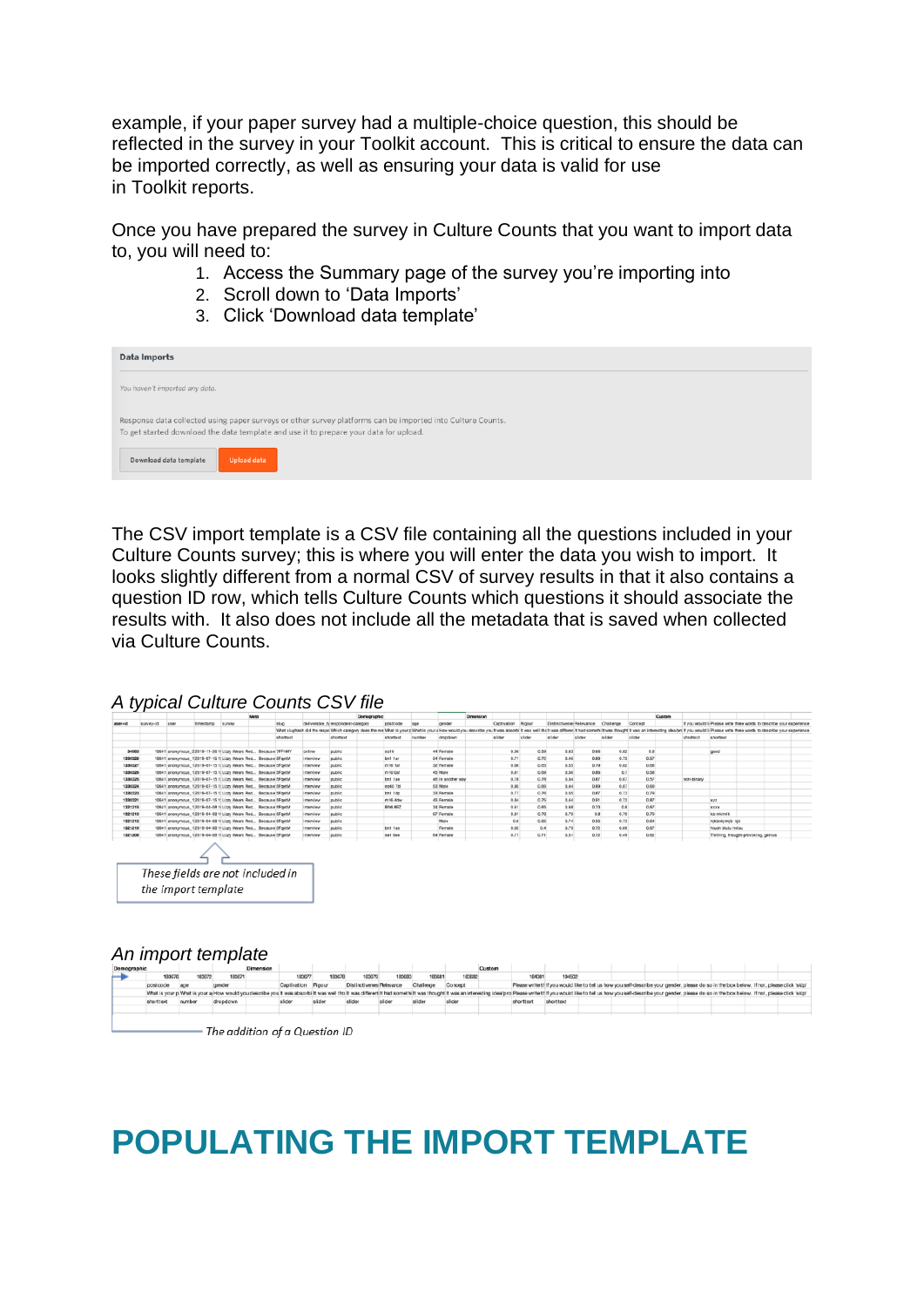To populate the template, enter each response. Each respondent has their own row and each question has their own column, as shown in the screenshot below.

| 183676<br>183672<br>183677<br>183678<br>183679<br>183680<br>183681<br>183682<br>183671<br>Rigour<br><b>Distinctivenes Relevance</b><br>Captivation<br>Challenge<br>gender<br>postcode<br>Concept<br>age<br>What is your (What is your How would you describe yoi it was absorb it was well thi it was differer it had someth it was though it was an interesting idea/pr Please write t if you would lil | 184081    | 194502                          |
|----------------------------------------------------------------------------------------------------------------------------------------------------------------------------------------------------------------------------------------------------------------------------------------------------------------------------------------------------------------------------------------------------------|-----------|---------------------------------|
|                                                                                                                                                                                                                                                                                                                                                                                                          |           |                                 |
|                                                                                                                                                                                                                                                                                                                                                                                                          |           | Please write t If you would lil |
|                                                                                                                                                                                                                                                                                                                                                                                                          |           |                                 |
| slider<br>slider<br>slider<br>slider<br>slider<br>slider<br>shorttext<br>number<br>dropdown                                                                                                                                                                                                                                                                                                              | shorttext | shorttext                       |
|                                                                                                                                                                                                                                                                                                                                                                                                          |           |                                 |
|                                                                                                                                                                                                                                                                                                                                                                                                          |           |                                 |
|                                                                                                                                                                                                                                                                                                                                                                                                          |           |                                 |
|                                                                                                                                                                                                                                                                                                                                                                                                          |           |                                 |
|                                                                                                                                                                                                                                                                                                                                                                                                          |           |                                 |
|                                                                                                                                                                                                                                                                                                                                                                                                          |           |                                 |
|                                                                                                                                                                                                                                                                                                                                                                                                          |           |                                 |

Each column is for a response to a question

Each row is for a respondent

#### For example:

| Demographic |           |        |           | <b>Dimension</b> |             |                      |                          |        |           |         | Custom |           |                                                                                                                                                                                              |
|-------------|-----------|--------|-----------|------------------|-------------|----------------------|--------------------------|--------|-----------|---------|--------|-----------|----------------------------------------------------------------------------------------------------------------------------------------------------------------------------------------------|
|             | 183676    | 183672 | 183671    |                  | 183677      | 183678               | 183679                   | 183680 | 183681    | 183682  |        | 184081    | 194502                                                                                                                                                                                       |
|             | postcode  | age    | gender    |                  | Captivation | Rigour               | Distinctivenes Relevance |        | Challenge | Concept |        |           | Please write 1 If you would lil                                                                                                                                                              |
|             |           |        |           |                  |             |                      |                          |        |           |         |        |           | What is your (What is your How would you describe yoi it was absorb it was well thilt was differer it had someth it was though it was an interesting idea/pr Please write if f you would lil |
|             | shorttext | number | dropdown  |                  | slider      | slider               | slider                   | slider | slider    | slider  |        | shorttext | shorttext                                                                                                                                                                                    |
|             | so16      |        | 44 Female |                  | 0.56        | 0.59                 | 0.63                     | 0.66   | 0.82      | 0.8     |        |           |                                                                                                                                                                                              |
|             | bn1 1ar   |        | 54 Female |                  | 0.71        | 0.72                 | 0.46                     | 0.89   | 0.73      | 0.57    |        | good      |                                                                                                                                                                                              |
|             | rh16 1af  |        | 32 Female |                  | 0.66        | 0.65                 | 0.55                     | 0.79   | 0.82      | 0.68    |        |           |                                                                                                                                                                                              |
|             | rh10 0af  |        | 45 Male   |                  | 0.81        | 0.69                 | 0.56                     | 0.86   | 0.7       | 0.58    |        |           |                                                                                                                                                                                              |
|             |           |        |           |                  |             |                      |                          |        |           |         |        |           |                                                                                                                                                                                              |
|             |           | --     | . .       | $\sim$ $\sim$    | --------    | $\sim$ $\sim$ $\sim$ |                          |        |           |         |        |           |                                                                                                                                                                                              |

- The respondent who lives at BN1 1AR gave the dimension Concept a score of 0.57

It is vital to ensure that each response is in the correct format for the question type.

For instance, all dimensions responses must be entered on a  $0 - 1$  scale, to 2 decimal places. Therefore, 'Hello' and '98', highlighted in the example below, are not appropriate responses and would not be uploaded successfully.

| Dimension |             |                     |        |                                                                                     |                                    |        |
|-----------|-------------|---------------------|--------|-------------------------------------------------------------------------------------|------------------------------------|--------|
|           | 338445      | 338446              | 338447 | 338448                                                                              | 338449                             | 338450 |
|           | Captivation | Local Impact Rigour |        |                                                                                     | Enthusiasm Distinctivene Challenge |        |
|           |             |                     |        | It held my in It's importan It was well to I would come It was different thallenged |                                    |        |
|           | slider      | slider              | slider | slider                                                                              | slider                             | slider |
|           |             | 0.7 hello           | 0.45   | 98                                                                                  | 0.52                               | 0.74   |

If you are importing from a paper survey you would type in each response. It is strongly recommended that you read the guidance on [using paper surveys](https://impactandinsight.co.uk/carrying-out-a-paper-survey/) to ensure that you are interpreting the results accurately.

A video to guide you through this has been made available on our YouTube channel, [here.](https://www.youtube.com/channel/UCm6xwczzZuYL97REMqYCNPw)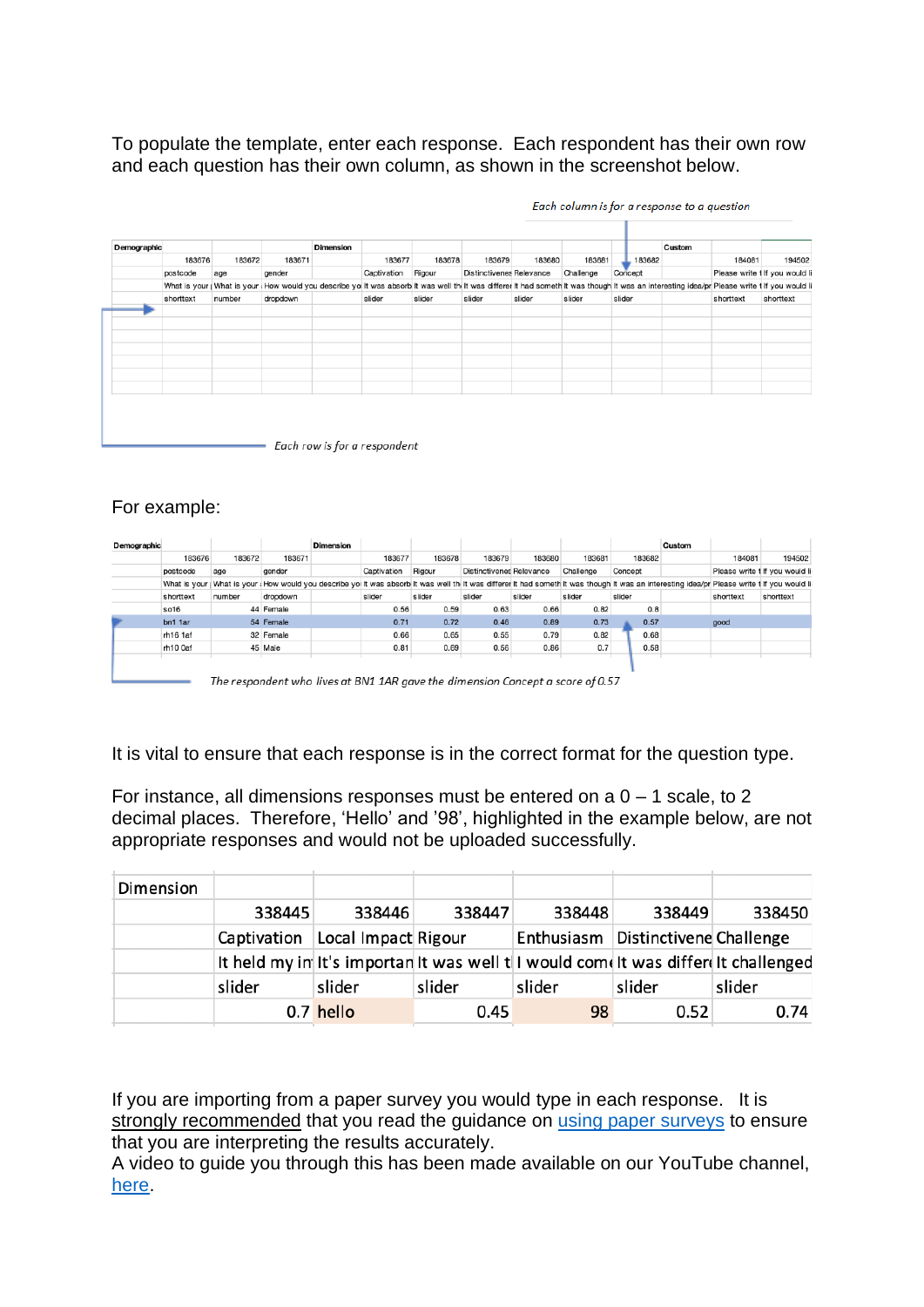If you are importing from another survey platform, you will need to export the data from there; then, copy the response data across to the correct question column of your import template.

We recommend opening your CSV import template and inputting your data in Excel. Support on using Microsoft Excel to format data appropriately is readily available online, but a good place to start would be on the [Microsoft Support Page.](https://support.microsoft.com/en-us/office/basic-tasks-in-excel-dc775dd1-fa52-430f-9c3c-d998d1735fca)

Whilst dimension responses are the most commonly required format, we know that you will be looking to upload other types of responses too. Below, please see accepted data formats for different question types:

| Content Type        | <b>Required Format</b>                                                                                                                                                                                                                                                                                                                                                                                                                                                                                            | Example               |
|---------------------|-------------------------------------------------------------------------------------------------------------------------------------------------------------------------------------------------------------------------------------------------------------------------------------------------------------------------------------------------------------------------------------------------------------------------------------------------------------------------------------------------------------------|-----------------------|
| Slider or Dimension | Number between 0 and 1, to 2<br>decimal places.                                                                                                                                                                                                                                                                                                                                                                                                                                                                   | 0.35                  |
| Date                | A date in DD/MM/YY format.                                                                                                                                                                                                                                                                                                                                                                                                                                                                                        | 04/06/20              |
| Yes/No              | Text that matches the 'yes' or 'no'<br>labels in your survey design.                                                                                                                                                                                                                                                                                                                                                                                                                                              | Yes                   |
| <b>Number</b>       | A number adhering to the conditions<br>shown in the survey design<br>minimum/maximum and allow/don't<br>allow decimals).                                                                                                                                                                                                                                                                                                                                                                                          | 94                    |
| Dropdown            | Text that matches the options<br>available in your survey<br>design. Optional "other" questions<br>need to be entered both as a value in<br>the dropdown column as well as any<br>text they had entered for the<br>associated text column.                                                                                                                                                                                                                                                                        | Car                   |
| Multiple-Choice     | Text that matches the options<br>available in your survey design. Each [jelly']<br>selected option needs to be<br>surrounded by single quotation marks,<br>with the full response surrounded by<br>square brackets. Optional "other"<br>questions need to be entered both as<br>a value in the multiple-choice column<br>as well as any text they had entered<br>for the associated text column.<br>N.B. If an option contains an<br>apostrophe, the option will need to be<br>wrapped in double quotation marks. | ['ice cream', 'cake', |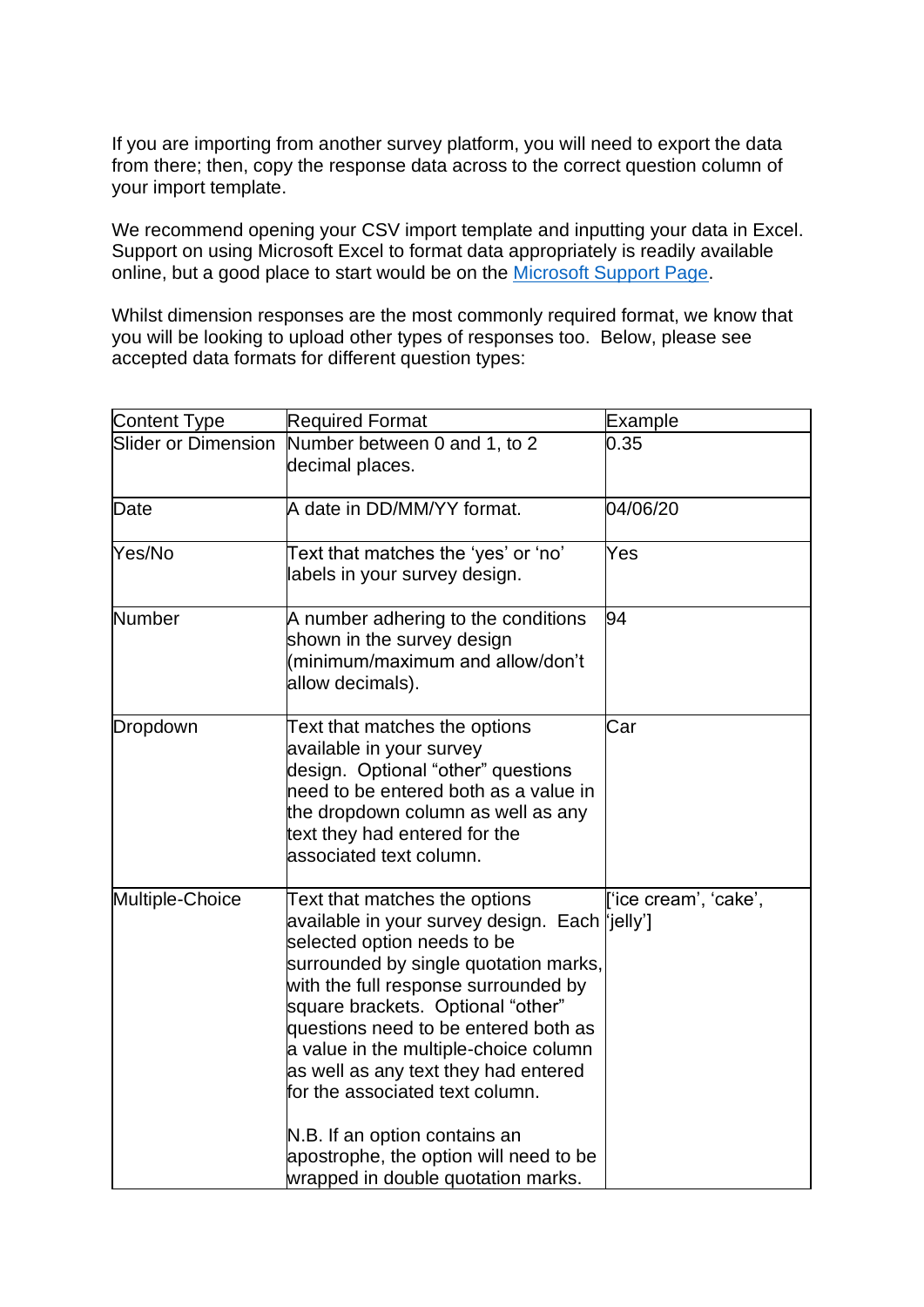|       | For example, I didn't enjoy it needs to<br>be inputted as ["I didn't enjoy it"]<br>rather than ['I didn't enjoy it']            |                               |
|-------|---------------------------------------------------------------------------------------------------------------------------------|-------------------------------|
| Text  | Short Text and Free Text which will usually include words<br>but can also include numbers,<br>punctuation and other characters. | It was incredible $-$<br>WOW! |
| Email | A valid email address.                                                                                                          | do-not-use@cwc.com            |

Once you've finished, remember to save the file as a CSV so that Culture Counts will recognise it when it comes to upload.

## **HOW TO IMPORT DATA**

Once you've populated your CSV with all the data you want to import, you can select "Upload data" on the summary page for the survey you want the data imported to. This will open up a new window allowing you to:

- 1. Select the CSV you want to import
- 2. Give the data a reference name
- 3. Specify the collection method
- 4. Specify the respondent type

| <b>Upload Data</b>                                     |                                               | $\boldsymbol{\mathsf{x}}$ |
|--------------------------------------------------------|-----------------------------------------------|---------------------------|
| Source<br><b>Choose CSV File</b><br>$\bigcirc$<br>Name | CultureCounts_surveys_14997_questions (1).csv |                           |
| My paper survey                                        |                                               |                           |
| Collection method<br>Paper                             |                                               |                           |
| Respondent type                                        |                                               |                           |

If you've followed all the steps correctly then you should see a successful import message and you'll be able to see your data when you reload the page.

| <b>Data Imports</b> |                                                                                                                                                                                                     |               |
|---------------------|-----------------------------------------------------------------------------------------------------------------------------------------------------------------------------------------------------|---------------|
| My paper survey     | Imported                                                                                                                                                                                            | $EDIT \times$ |
|                     | Response data collected using paper surveys or other survey platforms can be imported into Culture Counts.<br>To get started download the data template and use it to prepare your data for upload. |               |

If there is any issue with the import, Culture Counts will show an error message next to the data.